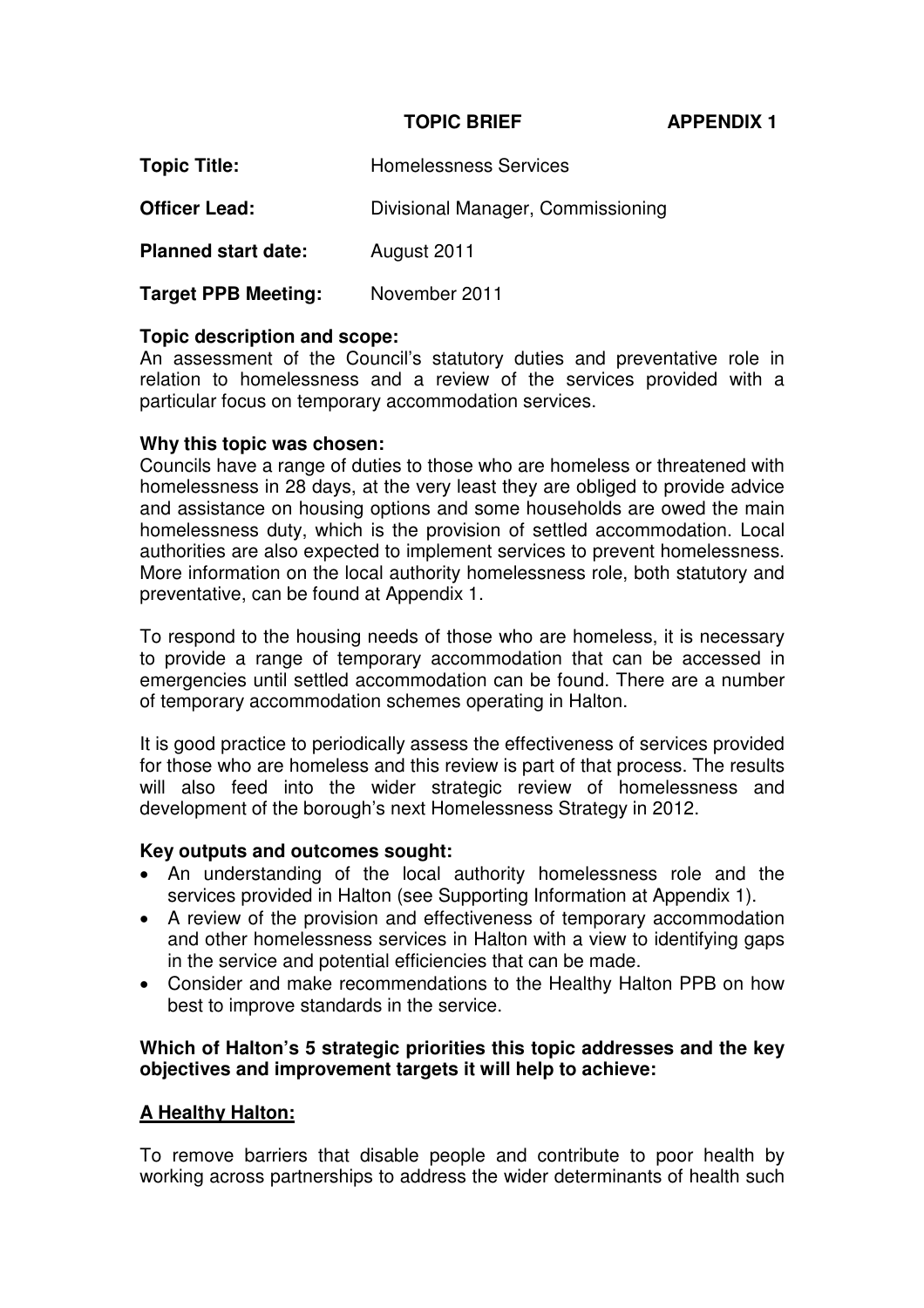as unemployment, education and skills, housing, crime and environment.

#### **A Safer Halton:**

To tackle the problem of domestic abuse in all its forms, supporting the victims and their families and taking enforcement action against perpetrators.

#### **Environment and Regeneration in Halton:**

Provide sustainable, good quality, affordable and adaptable residential accommodation to meet the needs of all sections of society.

#### **Nature of expected/desired PPB input:**

Member led scrutiny review of homelessness services.

#### **Preferred mode of operation:**

Scrutiny working group of selected Members from Health Halton PPB involving representatives from relevant partner agencies and relevant Council officers:

- Desk-top review and performance analysis of current service provision.
- Literature review/examination of best practice in other local authority areas.
- Site visits to temporary accommodation schemes YMCA, Belvedere, Halton Goals, Orchard House, Grangeway Court and Women's Aid.

### **Agreed and signed by:**

**PPB chair ……………………… Officer …………………………… Date …………………………….. Date ……………………………….**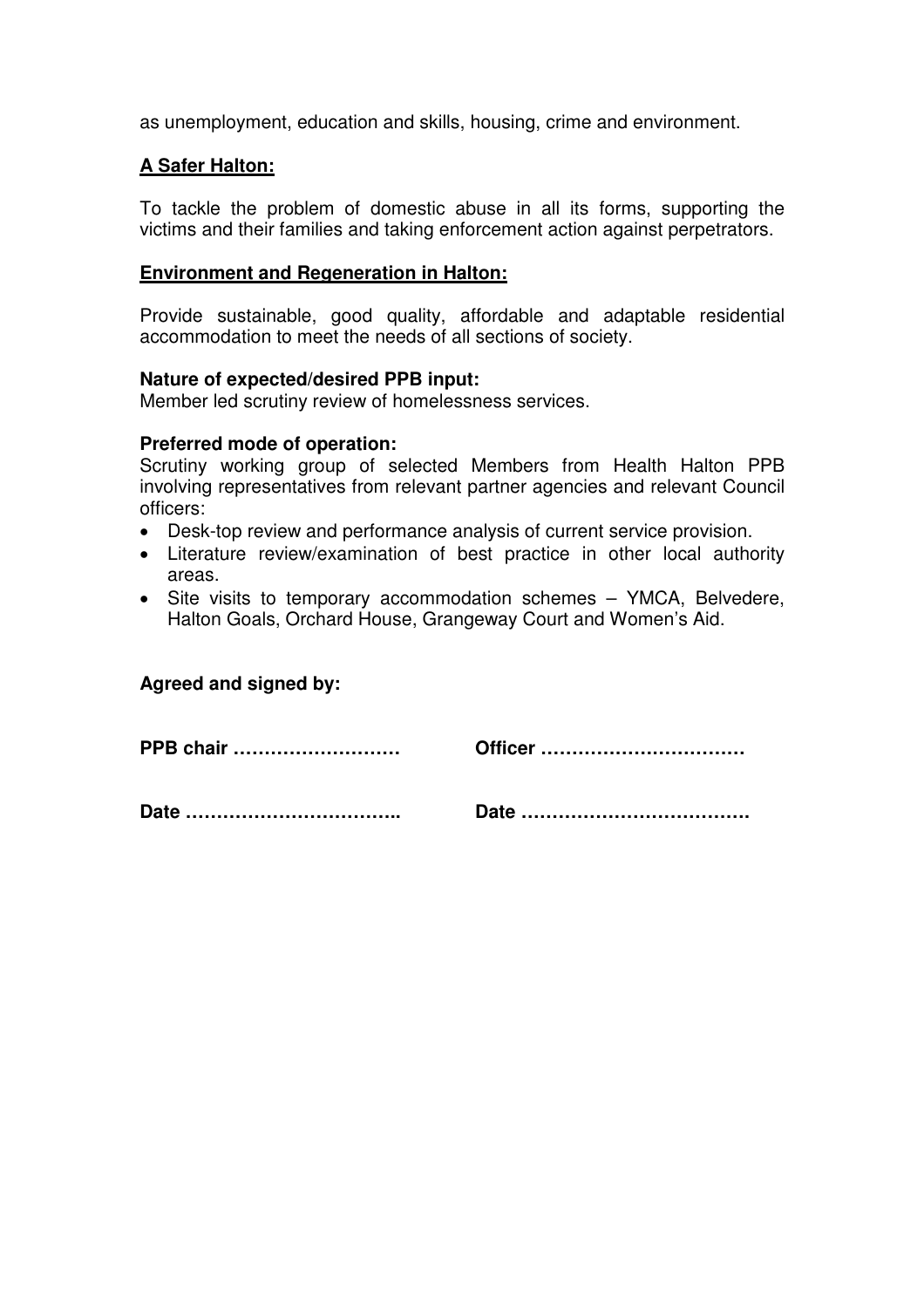## **APPENDIX 1**

#### **Scrutiny Review of Homelessness Services Supporting Information**

#### **The Local Authority Homelessness Role – Statutory and Preventative**

Communities and Local Government (CLG) define homelessness as 'a lack of secure accommodation that can reasonably be occupied'.

The homelessness legislation is contained in Part 7 of the Housing Act 1996 (as amended by the Homelessness Act 2002).

Councils have a range of duties to those who are homeless or threatened with homelessness (meaning they are at risk of becoming homeless within 28 days).

All households are entitled to receive advice and assistance from the Council and for those who are classified as statutory homeless (eligible for assistance, unintentionally homeless, in priority need and with a local connection) the Council must provide settled accommodation (if it is not immediately available, temporary accommodation must be provided in the meantime). This is known as the main homelessness duty.

The offer of a settled home, i.e. nomination for a housing association tenancy, brings the homelessness duty to an end.

In addition, those who are in priority need but intentionally homeless (i.e. homeless because they did, or failed to do, something that then caused homelessness) must be provided with temporary accommodation for a period that will allow them to find settled accommodation themselves.

To be classified as in priority need the household must contain dependent children or be vulnerable in some way (e.g. as a result of old age, disability, the threat of violence or being aged 16-17).

Ever since the Housing (Homeless Persons) Act 1977, local authorities have been expected to prevent, as well as to respond to homelessness. The Homelessness Act 2002 further encouraged local authorities to be more proactive in tackling homelessness through the production of a Homelessness Strategy, which should be based on a review of homelessness in the local area. The review would increase an authority's understanding of the causes of homelessness in the area, which would allow them to develop a range of measures to appropriately prevent homelessness.

Homelessness prevention focuses on identifying those at risk of homelessness and intervening as early as possible in order to facilitate the household remaining in their current home or making a planned move from one settled home to another.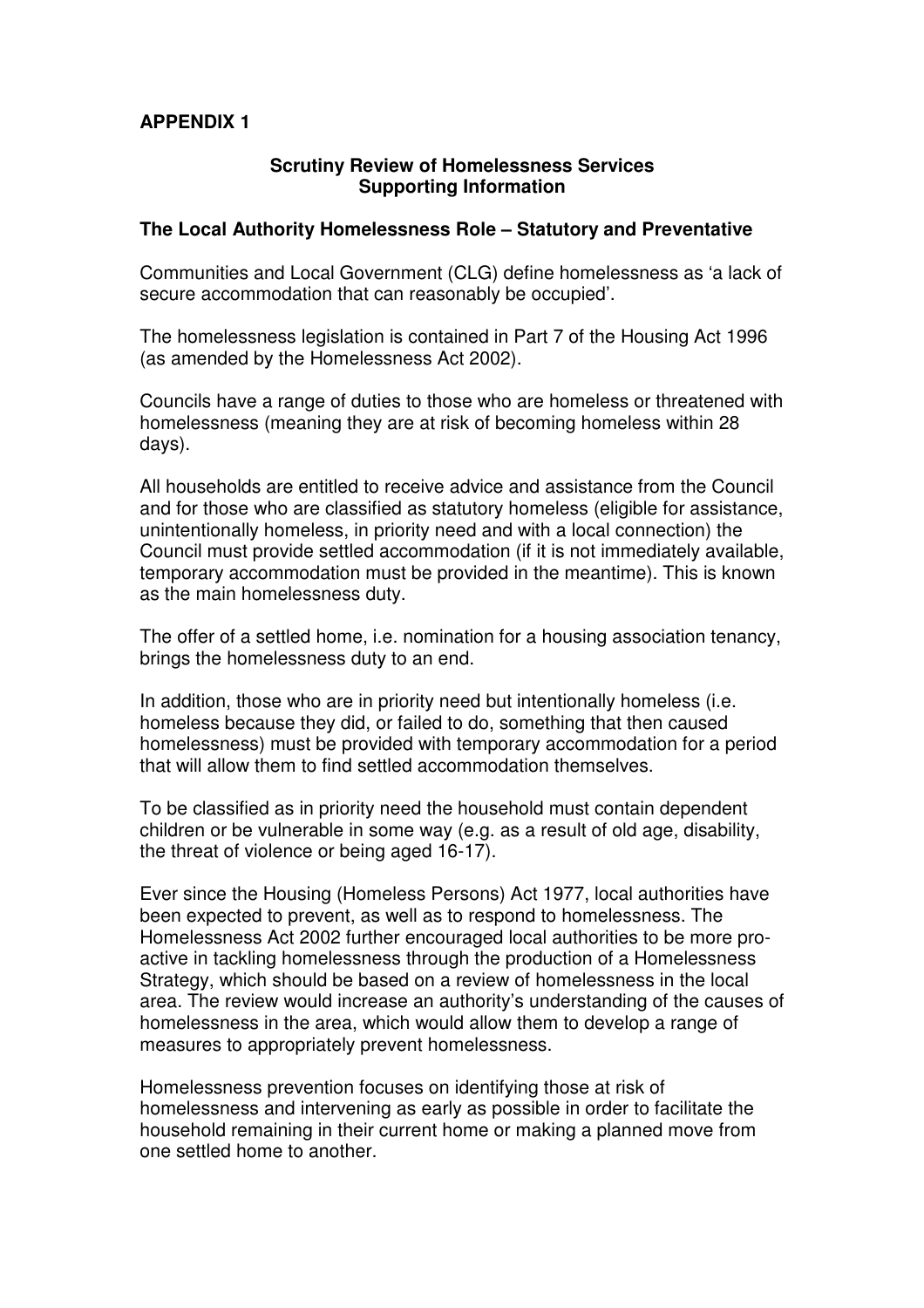## **Services in Halton**

The **Council's Housing Solutions Service** (within the Communities Directorate) performs the local authority functions in relation to homelessness. Access to the service is principally via the Council's Halton Direct Link (HDL) Service.

All those who present to the Service are offered an interview with a Housing Solutions Adviser where the possibilities for resolving their housing problem are explored, which may include making a statutory homeless application.

Those who are accepted as statutory homeless are given top priority on the Council's Housing Register, which is managed on the Council's behalf by Halton Housing Trust.

A range of **prevention services** are also provided through Housing Solutions for those who are at risk of homelessness, in addition, those who are not owed the main homelessness duty are also helped via this advice and assistance route. Some of the prevention services are detailed further below.

### **Mediation**

Family breakdown is a primary cause of homelessness, often arising from problems between parents and adult children – this is particularly the case in Halton. Therefore, Housing Solutions work closely with families to re-establish relationships and enable the young person to continue living in the family home where this is appropriate.

### **Supported Lodgings (Nightstop)**

A supported lodgings scheme has been developed, which enables young people to stay with a volunteer host family for an emergency period whilst more suitable short-term housing is found or until mediation leads to the young person returning to the family home.

### **Domestic Abuse Sanctuary Scheme**

This scheme allows victims of domestic abuse to remain in their home by fitting enhanced security measures to deter the abusive partner (who will usually have been excluded from the property via an injunction).

# **Bond Guarantee Scheme**

The BGS enables households to secure a private tenancy through a guarantee that the Council will pay the landlord up to £500 to cover any financial loss in lieu of a deposit should any problems arise in the first year of tenancy. This scheme offers an alternative route for those who are unable to access other forms of accommodation.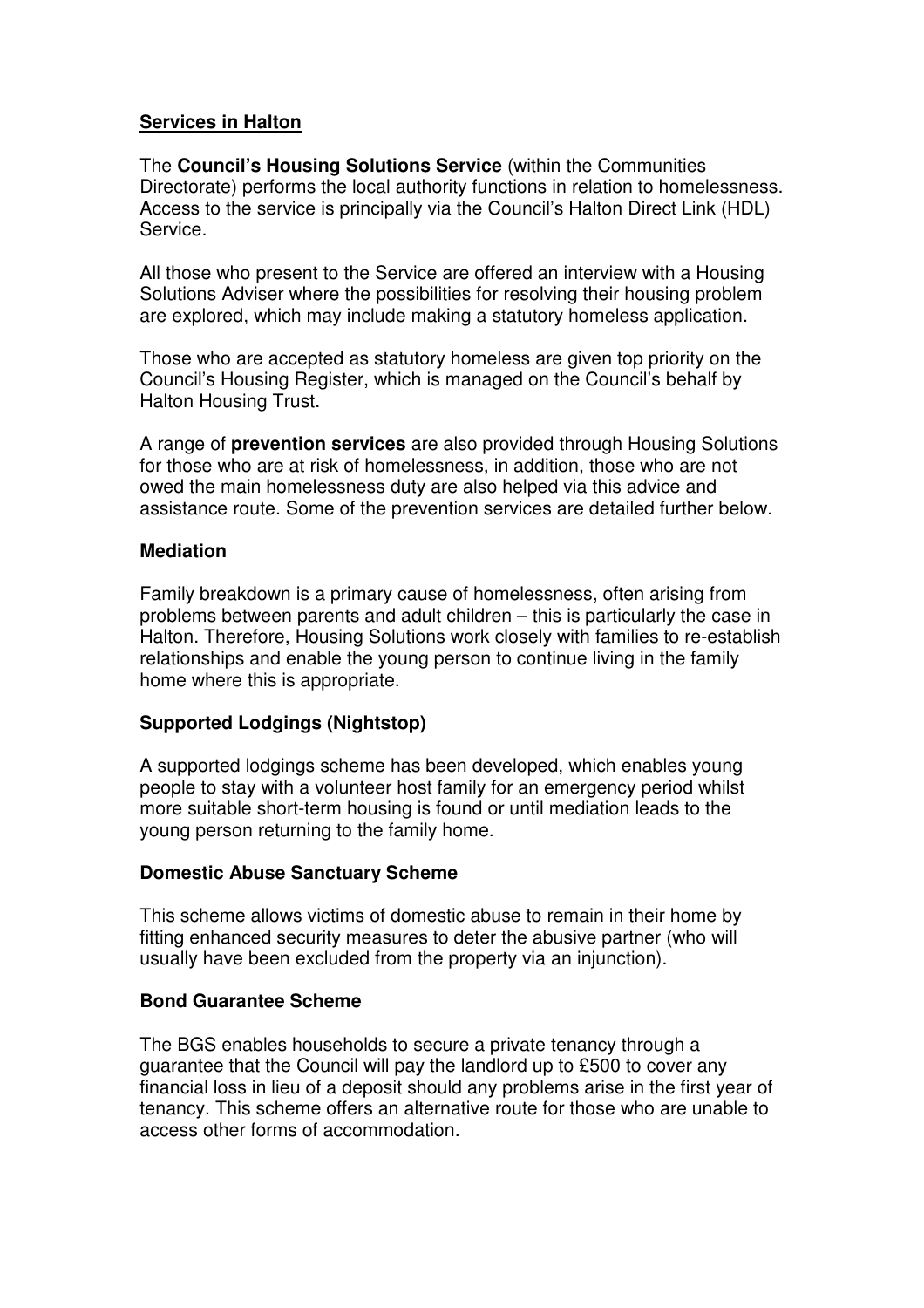### **Mortgage support**

The current economic climate has led to an increased number of people finding themselves in mortgage difficulty and Halton has been identified by CLG as a national 'hotspot' for repossessions. In response to this, Halton established a Repossessions Action Plan and Working Group to bring together the work of various agencies in the borough in preventing repossessions.

Housing Solutions has a dedicated Mortgage Rescue Adviser to help those who are facing repossession by providing advice on the help available, negotiating with mortgage lenders and attending court hearings.

# **Home Essentials Fund**

Many homeless households are without the means to furnish a new home. The lack of furniture and essential equipment can make people reluctant to move from temporary accommodation and can contribute to abandonment of new tenancies. In Halton, this is particularly the case for younger people.

In an effort to help towards the cost of setting up a new home, the Council has established a Home Essentials Fund, which those aged 16-25 can access if they have become unintentionally homeless and have been provided temporary accommodation in one of the borough's hostels. The Council will purchase items (up to a total value of £300) from a set list on behalf of the customer to help towards the costs of fully furnishing their home.

Housing Solutions also advise or refer customers to other organisations for advice on a **wider range of tenancy sustainment** issues, to ensure early intervention in the homelessness risk process. Services to aid tenancy sustainment include:

- Provision of debt, welfare rights, benefit maximisation and budgeting advice via the Council's own Welfare Rights Service or referral onto organisations such as the Citizens Advice Bureau (CAB);
- Outreach support to help those who abuse drugs/alcohol to develop the skills needed to manage a home;
- Long-term supported housing alongside community based and outreach support for those with mental health problems to enable them to settle in the community after discharge from hospital;
- Floating support around maintaining a home for key risk groups increasing their capacity to live independently and developing their money management abilities; and in addition
- Registered Providers of social housing also have their own early intervention mechanisms to support tenants falling into arrears.